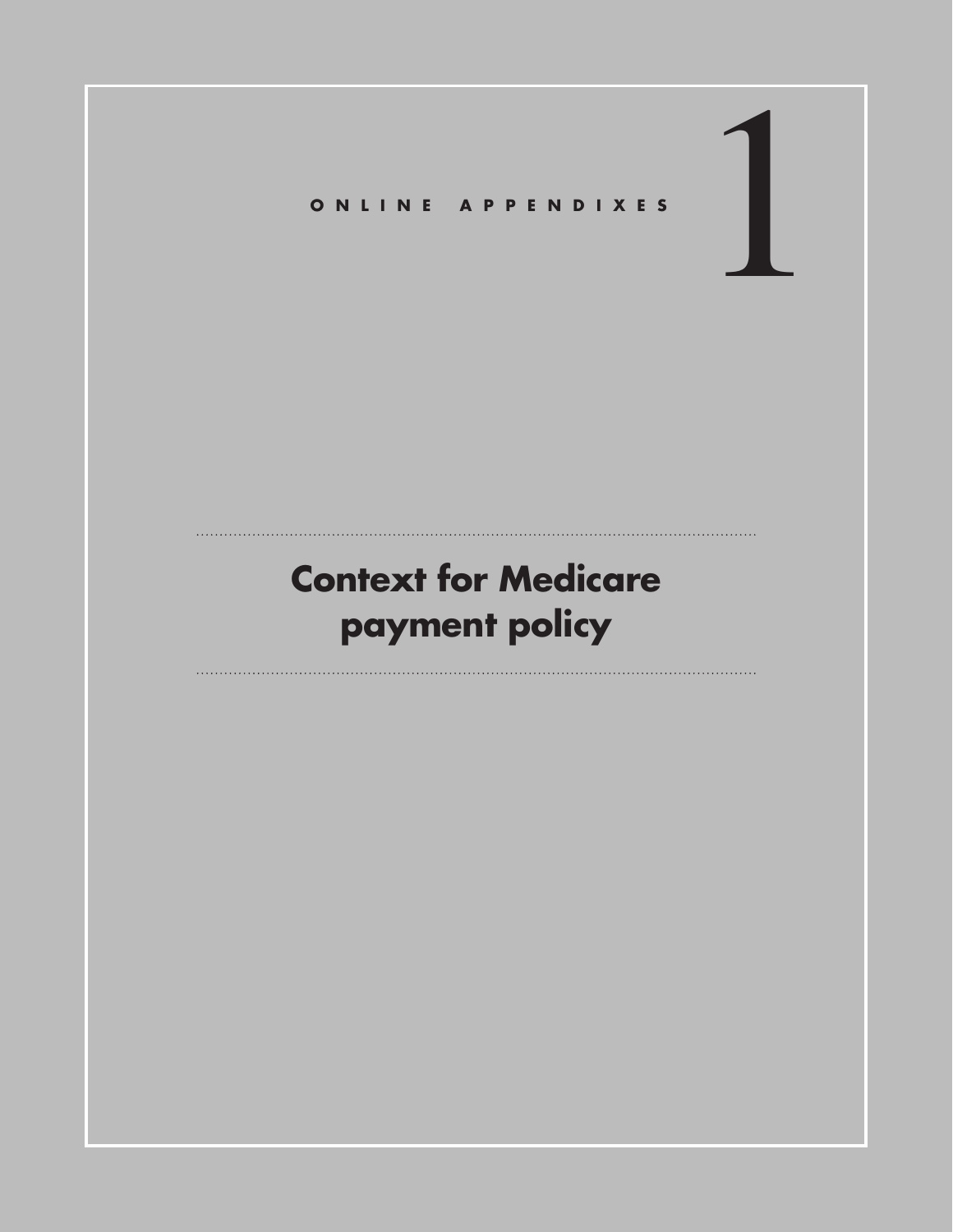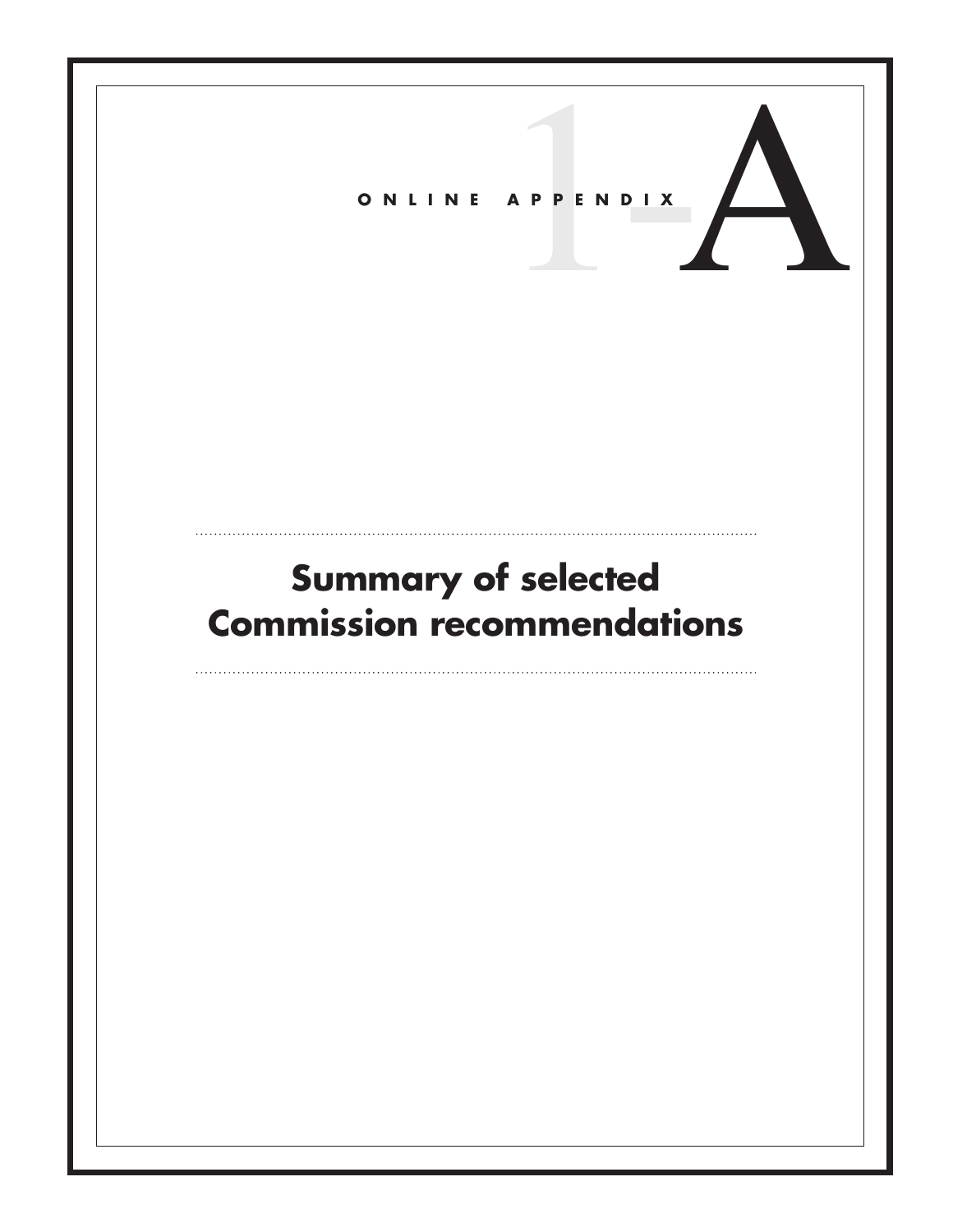### **Selected MedPAC recommendations made from 2010–2016**

| <b>MedPAC</b> recommendation                                                                                                                                                                                                                                                                                                                                                                                                                                                                                                                                                                                                                                                                 | <b>Topic</b>           | <b>Date</b>   |
|----------------------------------------------------------------------------------------------------------------------------------------------------------------------------------------------------------------------------------------------------------------------------------------------------------------------------------------------------------------------------------------------------------------------------------------------------------------------------------------------------------------------------------------------------------------------------------------------------------------------------------------------------------------------------------------------|------------------------|---------------|
| MedPAC's approach: Payment accuracy and encouraging efficiency                                                                                                                                                                                                                                                                                                                                                                                                                                                                                                                                                                                                                               |                        |               |
| The Secretary should reduce the Medicare Part B dispensing and supplying fee to rates similar to other payers.                                                                                                                                                                                                                                                                                                                                                                                                                                                                                                                                                                               | Part B drugs           | June<br>2016  |
| The Congress should change Part D to:<br>transition Medicare's individual reinsurance subsidy from 80 percent to 20 percent while maintaining<br>Medicare's overall 74.5 percent subsidy of basic benefits,<br>exclude manufacturers' discounts in the coverage gap from enrollees' true out-of-pocket spending, and<br>٠<br>eliminate enrollee cost sharing above the out-of-pocket threshold.<br>٠                                                                                                                                                                                                                                                                                         | Part D                 | June<br>2016  |
| The Congress should change Part D's low-income subsidy to:<br>modify copayments for Medicare beneficiaries with incomes at or below 135 percent of poverty to<br>encourage the use of generic drugs, preferred multisource drugs, or biosimilars when available in selected<br>therapeutic classes;<br>direct the Secretary to reduce or eliminate cost sharing for generic drugs, preferred multisource drugs,<br>٠<br>and biosimilars; and<br>direct the Secretary to determine appropriate therapeutic classifications for the purposes of implementing<br>٠<br>this policy and review the therapeutic classes at least every three years.                                                | Part D                 | June<br>2016  |
| The Secretary should change Part D to:<br>remove antidepressants and immunosupressants for transplant rejection from the classes of clinical<br>concern,<br>streamline the process for formulary changes,<br>$\bullet$<br>require prescribers to provide standardized supporting justifications with more clinical rigor when<br>$\bullet$<br>applying for exceptions, and<br>permit plan sponsors to use selected tools to manage specialty drug benefits while maintaining<br>$\bullet$<br>appropriate access to needed medications.                                                                                                                                                       | Part D                 | June<br>2016  |
| The Congress should direct the Secretary of the Department of Health and Human Services to:<br>update inpatient and outpatient payments by the amount specified in current law;<br>$\bullet$<br>reduce Medicare payment rates for 340B hospitals' separately payable Part B drugs by 10 percent of the<br>$\bullet$<br>average sales price;<br>direct the program savings from reducing Part B drug payment rates to the Medicare-funded<br>$\bullet$<br>uncompensated care pool; and<br>distribute all uncompensated care payments using data from the Medicare cost reports' Worksheet S-10.<br>$\bullet$<br>The use of S-10 uncompensated care data should be phased in over three years. | Hospital               | March<br>2016 |
| The Congress should direct the Secretary to:<br>develop a risk adjustment model that uses two years of fee-for-service (FFS) and Medicare Advantage<br>(MA) diagnostic data and does not include diagnoses from health risk assessments from either FFS or MA,<br>and<br>then apply a coding adjustment that fully accounts for the remaining differences in coding between FFS<br>and Medicare Advantage plans.                                                                                                                                                                                                                                                                             | Medicare<br>Advantage  | March<br>2016 |
| The Congress should eliminate the cap on benchmark amounts and the doubling of the quality increases in<br>specified counties.                                                                                                                                                                                                                                                                                                                                                                                                                                                                                                                                                               | Medicare<br>Advantage  | March<br>2016 |
| The Congress should direct the Secretary to determine payments for employer group Medicare Advantage<br>plans in a manner more consistent with the determination of payments for comparable nonemployer plans.                                                                                                                                                                                                                                                                                                                                                                                                                                                                               | Medicare<br>Advantage  | March<br>2014 |
| The Congress should direct the Secretary of Health and Human Services to reduce or eliminate differences<br>in payment rates between outpatient departments and physician offices for selected ambulatory payment<br>classifications.                                                                                                                                                                                                                                                                                                                                                                                                                                                        | Hospital,<br>Physician | March<br>2014 |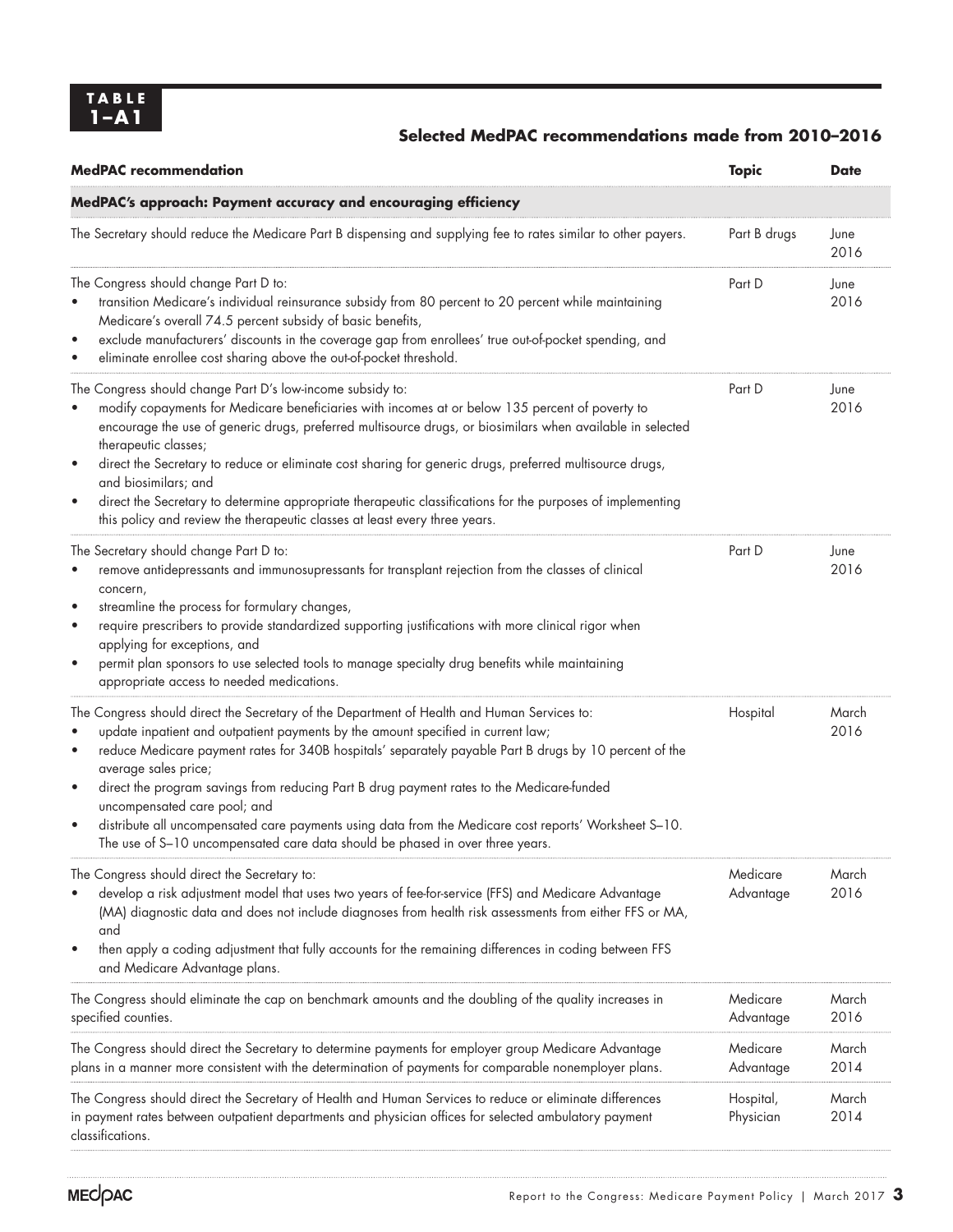| TABLE<br>$1 - A1$                                                              | Selected MedPAC recommendations made from 2010-2016 (cont.)                                                                                                                                                                                                                                                                                                                                                                                                                                                                                                                               |                 |
|--------------------------------------------------------------------------------|-------------------------------------------------------------------------------------------------------------------------------------------------------------------------------------------------------------------------------------------------------------------------------------------------------------------------------------------------------------------------------------------------------------------------------------------------------------------------------------------------------------------------------------------------------------------------------------------|-----------------|
| <b>MedPAC</b> recommendation                                                   | <b>Topic</b>                                                                                                                                                                                                                                                                                                                                                                                                                                                                                                                                                                              | <b>Date</b>     |
| to 2017.                                                                       | Hospital<br>The Congress should direct the Secretary of Health and Human Services to set long-term care hospital base<br>payment rates for non-chronically critically ill cases equal to those of acute care hospitals and redistribute<br>the savings to create additional inpatient outlier payments for chronically critically ill cases in inpatient<br>prospective payment system hospitals. The change should be phased in over a three-year period from 2015                                                                                                                       | March<br>2014   |
| distance to the nearest facility.                                              | The Congress should direct the Secretary to redesign the low-volume payment adjustment to consider a facility's<br>Hospital                                                                                                                                                                                                                                                                                                                                                                                                                                                               | March<br>2014   |
| Secretary to develop an adjuster to replace it.                                | Medicare payments for work under the fee schedule for physicians and other health professionals should be<br>Physician<br>geographically adjusted. The adjustment should reflect geographic differences across labor markets for<br>physicians and other health professionals. The Congress should allow the geographic practice cost index<br>(GPCI) floor to expire per current law and, because of uncertainty in the data, should adjust payments for<br>the work of physicians and other health professionals only by the current one-quarter GPCI and direct the                    | June<br>2013    |
| The Congress should permanently reauthorize institutional special needs plans. | Medicare<br>Advantage                                                                                                                                                                                                                                                                                                                                                                                                                                                                                                                                                                     | March<br>2013   |
|                                                                                | The Congress should direct the Secretary to improve the Medicare Advantage (MA) risk-adjustment system to<br>Risk<br>more accurately predict risk across all MA enrollees. Using the revised risk-adjustment system, the Congress<br>adjustment<br>should direct the Secretary to pay Program of All-Inclusive Care for the Elderly providers based on the MA<br>payment system for setting benchmarks and quality bonuses. These changes should occur no later than 2015.                                                                                                                | June<br>2012    |
|                                                                                | After the changes in the recommendation above take effect, the Secretary should establish an outlier protection<br>Program of<br>policy for new Program of All-Inclusive Care for the Elderly sites to use during the first three years of their<br>All-Inclusive Care 2012<br>programs to help defray the exceptionally high acute care costs for Medicare beneficiaries.<br>for the Elderly                                                                                                                                                                                             | June            |
| changes in the recommendation above.                                           | The Secretary should establish the outlier payment caps so that the costs of all June 2012 recommendations<br>about care coordination programs for dual-eligible beneficiaries do not exceed the savings achieved by the                                                                                                                                                                                                                                                                                                                                                                  |                 |
| providers for partial-month enrollees.                                         | Program of<br>The Secretary should provide prorated capitation payments to Program of All-Inclusive Care for the Elderly<br>All-Inclusive Care 2012<br>for the Elderly                                                                                                                                                                                                                                                                                                                                                                                                                    | June            |
| surgical center services no later than 2016.                                   | The Congress should direct the Secretary to implement a value-based purchasing program for ambulatory<br>Ambulatory<br>surgical center                                                                                                                                                                                                                                                                                                                                                                                                                                                    | March<br>2012   |
| Medicare payments.                                                             | The Congress should direct the Secretary of Health and Human Services to reduce payment rates for evaluation<br>Site neutral<br>and management office visits provided in hospital outpatient departments so that total payment rates for these<br>visits are the same whether the service is provided in an outpatient department or a physician office. These<br>changes should be phased in over three years. During the phase-in, payment reductions to hospitals with a<br>disproportionate share patient percentage at or above the median should be limited to 2 percent of overall | March<br>2012   |
| value units accordingly.                                                       | The Congress should direct the Secretary to identify overpriced fee-schedule services and reduce their relative<br>Physician                                                                                                                                                                                                                                                                                                                                                                                                                                                              | October<br>2011 |
| fee-schedule updates, with higher updates for primary care providers.          | Physician<br>The Congress should repeal the sustainable growth rate system and replace it with a 10-year path of statutory                                                                                                                                                                                                                                                                                                                                                                                                                                                                | October<br>2011 |
| diagnostic tests that are ordered and performed by the same practitioner.      | The Congress should direct the Secretary to reduce the physician work component of imaging and other<br>Physician                                                                                                                                                                                                                                                                                                                                                                                                                                                                         | June<br>2011    |

ļ,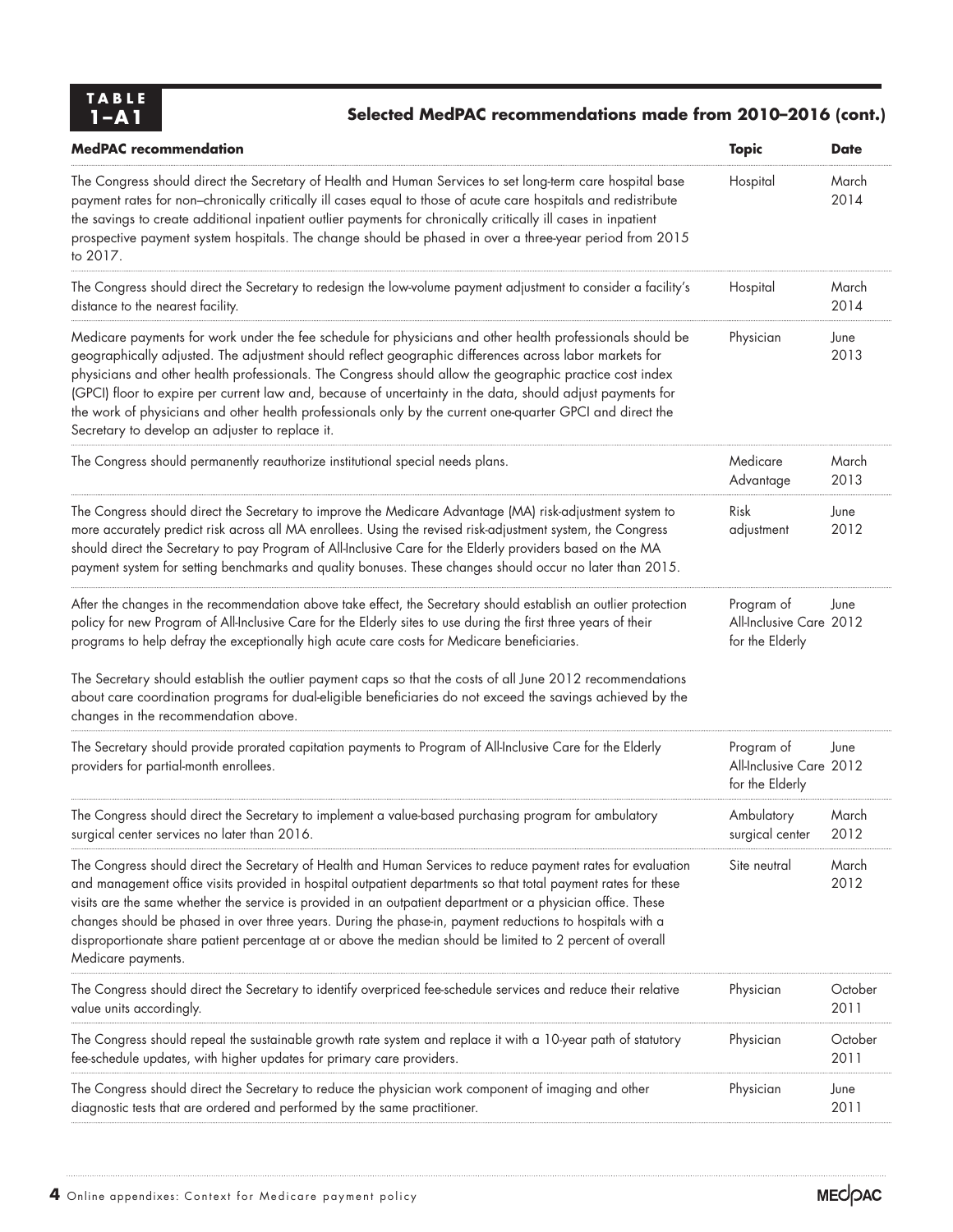## **1–A1 Selected MedPAC recommendations made from 2010–2016 (cont.)**

| <b>MedPAC</b> recommendation                                                                                                                                                                                                                                                                                                                                                                                                                                                                                                                                                                                                                                         | <b>Topic</b>                                         | <b>Date</b>   |
|----------------------------------------------------------------------------------------------------------------------------------------------------------------------------------------------------------------------------------------------------------------------------------------------------------------------------------------------------------------------------------------------------------------------------------------------------------------------------------------------------------------------------------------------------------------------------------------------------------------------------------------------------------------------|------------------------------------------------------|---------------|
| The Secretary should accelerate and expand efforts to package discrete services in the physician fee schedule<br>into larger units for payment.                                                                                                                                                                                                                                                                                                                                                                                                                                                                                                                      | Physician                                            | June<br>2011  |
| The Congress should direct the Secretary to apply a multiple procedure payment reduction to the professional<br>component of diagnostic imaging services provided by the same practitioner in the same session.                                                                                                                                                                                                                                                                                                                                                                                                                                                      | Physician                                            | June<br>2011  |
| MedPAC's approach: Care coordination and quality                                                                                                                                                                                                                                                                                                                                                                                                                                                                                                                                                                                                                     |                                                      |               |
| The Congress should establish a prospective per beneficiary payment to replace the Primary Care Incentive<br>Payment program (PCIP) after it expires at the end of 2015. The per beneficiary payment should equal the<br>average per beneficiary payment under the PCIP and should be exempt from beneficiary cost sharing. Funding<br>for the per beneficiary payment should protect PCIP-defined primary care services regardless of the practitioners<br>furnishing the services and should come from reduced fees for all other services in the fee schedule.                                                                                                    | Physician                                            | March<br>2015 |
| The Secretary should:<br>direct recovery audit contractors (RACs) to focus reviews of short inpatient stays on hospitals with the<br>highest rates of this type of stay,<br>modify each RAC's contingency fees to be based, in part, on its claim denial overturn rate,<br>ensure that the RAC look-back period is shorter than the Medicare rebilling period for short inpatient<br>stays, and<br>withdraw the "two-midnight" rule.                                                                                                                                                                                                                                 | Hospital                                             | June<br>2015  |
| The Secretary should evaluate establishing a penalty for hospitals with excess rates of short inpatient stays to<br>substitute, in whole or in part, for recovery audit contractor review of short inpatient stays.                                                                                                                                                                                                                                                                                                                                                                                                                                                  | Hospital                                             | June<br>2015  |
| The Congress should revise the skilled nursing facility three-inpatient-day hospital eligibility requirement to<br>allow for up to two outpatient observation days to count toward meeting the criterion.                                                                                                                                                                                                                                                                                                                                                                                                                                                            | Hospital                                             | June<br>2015  |
| The Congress should package payment for self-administered drugs provided during outpatient observation on a<br>budget-neutral basis within the hospital outpatient prospective payment system.                                                                                                                                                                                                                                                                                                                                                                                                                                                                       | Hospital                                             | June<br>2015  |
| The Congress should direct the Secretary to reduce payments to home health agencies with relatively high risk-<br>adjusted rates of hospital readmission.                                                                                                                                                                                                                                                                                                                                                                                                                                                                                                            | Post-acute<br>care                                   | March<br>2014 |
| The Congress should include the Medicare hospice benefit in the Medicare Advantage benefits package<br>beginning in 2016.                                                                                                                                                                                                                                                                                                                                                                                                                                                                                                                                            | Medicare<br>Advantage                                | March<br>2014 |
| The Congress should direct the Secretary to implement common patient assessment items for use in home health<br>agencies, skilled nursing facilities, inpatient rehabilitation facilities, and long-term care hospitals by 2016.                                                                                                                                                                                                                                                                                                                                                                                                                                     | Post-acute<br>care                                   | March<br>2014 |
| The Congress should direct the Secretary to:<br>prohibit the use of V codes as the principal diagnosis on outpatient therapy claims, and<br>collect functional status information on therapy users using a streamlined, standardized, assessment tool<br>that reflects factors such as patients' demographic information, diagnoses, medications, surgery, and<br>functional limitations to classify patients across all therapy types. The Secretary should use the information<br>collected using this tool to measure the impact of therapy services on functional status, and provide the<br>basis for development of an episode-based or global payment system. | Post-acute<br>care,<br>hospital,<br>and<br>physician | June<br>2013  |
| For dual-eligible special needs plans (D-SNPs) that assume clinical and financial responsibility for Medicare<br>and Medicaid benefits, the Congress should:<br>grant the Secretary authority to align the Medicare and Medicaid appeals and grievances processes;<br>direct the Secretary to allow these D-SNPs to market the Medicare and Medicaid benefits they cover<br>as a combined benefit package;<br>direct the Secretary to allow these D-SNPs to use a single enrollment card that covers beneficiaries'<br>٠<br>Medicare and Medicaid benefits; and<br>direct the Secretary to develop a model D-SNP contract.                                           | Medicare<br>Advantage                                | March<br>2013 |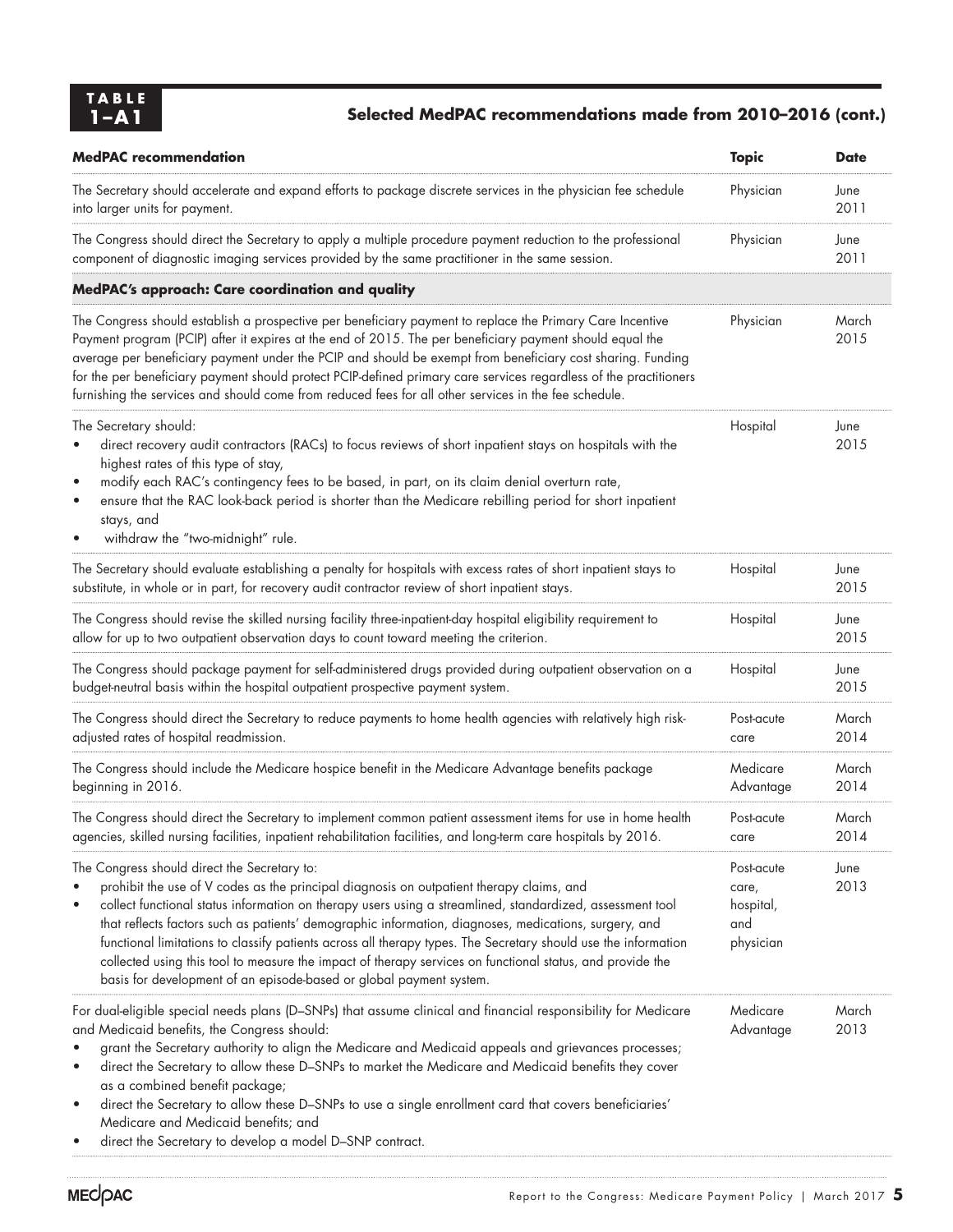| TABLE |
|-------|
| ·A 1  |

## **1–A1 Selected MedPAC recommendations made from 2010–2016 (cont.)**

| <b>MedPAC</b> recommendation                                                                                                                                                                                                                                                                                                                                                                                                                                                                                                                                                                                                                                    | <b>Topic</b>                                                 | <b>Date</b>   |
|-----------------------------------------------------------------------------------------------------------------------------------------------------------------------------------------------------------------------------------------------------------------------------------------------------------------------------------------------------------------------------------------------------------------------------------------------------------------------------------------------------------------------------------------------------------------------------------------------------------------------------------------------------------------|--------------------------------------------------------------|---------------|
| The Congress should direct the Secretary to publish select quality measures on Program of All-Inclusive Care<br>for the Elderly (PACE) providers and develop appropriate quality measures to enable PACE providers to<br>participate in the Medicare Advantage quality bonus program by 2015.                                                                                                                                                                                                                                                                                                                                                                   | Program of<br>$All-$<br>Inclusive<br>Care for<br>the Elderly | June<br>2012  |
| After the changes in the recommendation to improve the Medicare Advantage (MA) risk-adjustment system<br>and pay Program of All-Inclusive Care for the Elderly providers based on the MA payment system take<br>effect (see p. 4), the Congress should change the age eligibility criteria for the Program of All-Inclusive Care<br>for the Elderly to allow nursing home-certifiable Medicare beneficiaries under the age of 55 to enroll.                                                                                                                                                                                                                     | Program of<br>$All-$<br>Inclusive<br>Care for<br>the Elderly | June<br>2012  |
| The Congress should establish a per episode copay for home health episodes that are not preceded by<br>hospitalization or post-acute care.                                                                                                                                                                                                                                                                                                                                                                                                                                                                                                                      | Post-acute<br>care                                           | March<br>2011 |
| MedPAC's approach: Broadening information available to patients and providers                                                                                                                                                                                                                                                                                                                                                                                                                                                                                                                                                                                   |                                                              |               |
| The Congress should direct the Secretary to:<br>reduce the certification period for the outpatient therapy plan of care from 90 days to 45 days, and<br>develop national guidelines for therapy services, implement payment edits at the national level based on<br>these guidelines that target implausible amounts of therapy, and use authorities granted by the Patient<br>Protection and Affordable Care Act of 2010 to target high-use geographic areas and aberrant providers.                                                                                                                                                                           | Post-acute<br>care                                           | June<br>2013  |
| The Congress should require acute-care hospitals to notify beneficiaries placed in outpatient observation status<br>that their observation status may affect their financial liability for skilled nursing facility care. The notice should<br>be provided to patients in observation status for more than 24 hours and who are expected to need skilled<br>nursing services. The notice should be timely, allowing patients to consult with their physicians and other health<br>care professionals before discharge planning is complete.                                                                                                                     | Hospital                                                     | June<br>2015  |
| MedPAC's approach: Engaging beneficiaries                                                                                                                                                                                                                                                                                                                                                                                                                                                                                                                                                                                                                       |                                                              |               |
| The Congress should direct the Secretary to develop and implement a fee-for-service benefit design that<br>would replace the current design and would include:<br>an out-of-pocket maximum;<br>deductible(s) for Part A and Part B services;<br>replacing coinsurance with copayments that may vary by type of service and provider;<br>secretarial authority to alter or eliminate cost sharing based on the evidence of the value of services,<br>including cost sharing after the beneficiary has reached the out-of-pocket maximum;<br>no change in beneficiaries' aggregate cost-sharing liability; and<br>an additional charge on supplemental insurance. | Benefit<br>redesign                                          | June<br>2012  |
| The Congress should modify the Part D low-income subsidy copayments for Medicare beneficiaries with<br>incomes at or below 135 percent of poverty to encourage the use of generic drugs when available in selected<br>therapeutic classes. The Congress should direct the Secretary to develop a copay structure, giving special<br>consideration to eliminating the cost sharing for generic drugs. The Congress should also direct the Secretary<br>to determine appropriate therapeutic classifications for the purposes of implementing this policy and review the<br>therapeutic classes at least every three years.                                       | Part D                                                       | March<br>2012 |